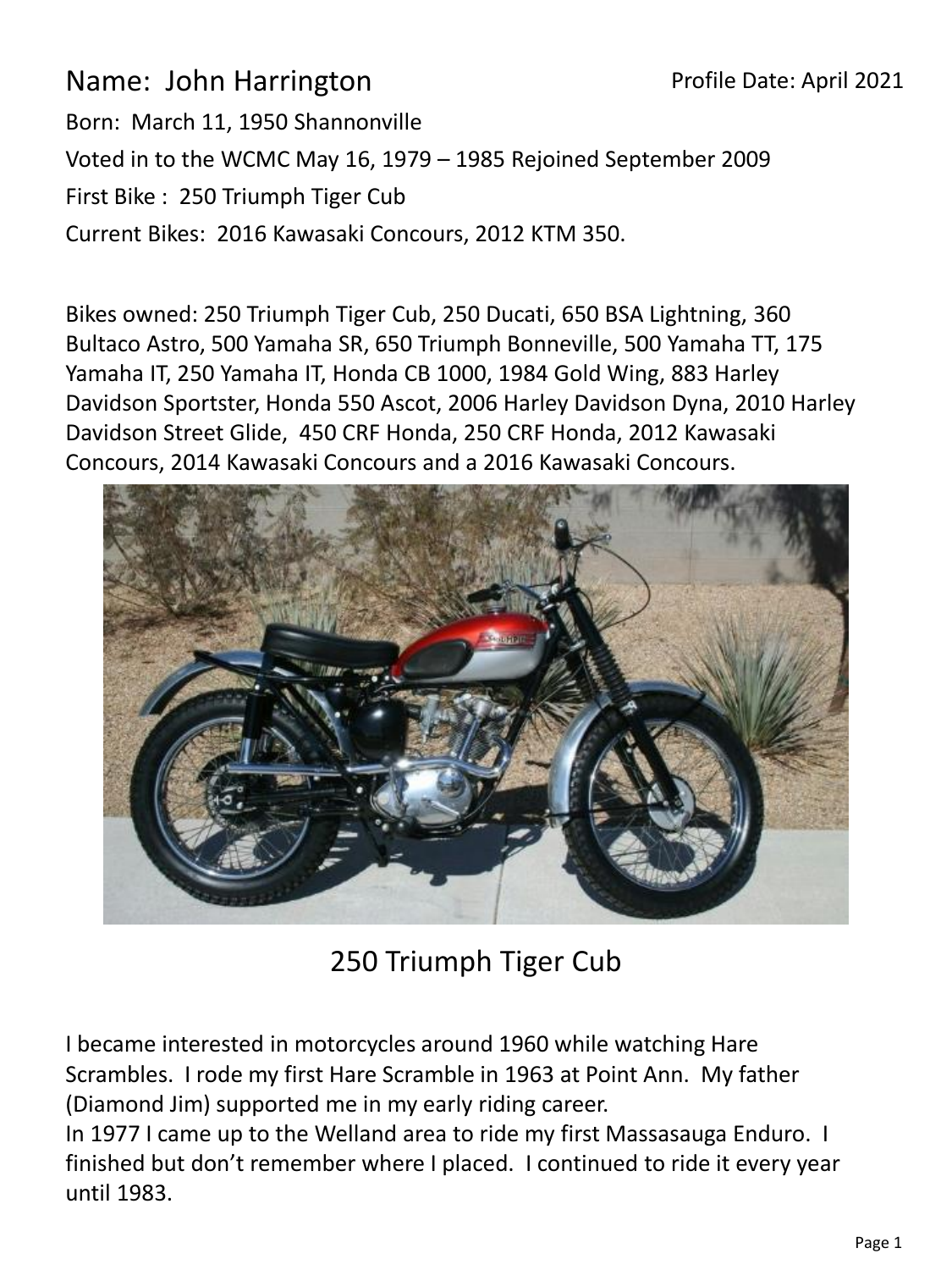

Massasauga Enduro Crest

I originally joined the club because I was riding enduro to be more involved with the club. I started helping layout the enduro at that point.

I met Moe Gagnon and Pete Thompson and at that point got involved in Flat Track Racing. I did not ride however I sponsored Pete Thompson, Daryl Johnson and Ronnie Bosak. I was a the track every Saturday night and travelled around to all the ½ mile tracks. I met some incredible people.

![](_page_1_Picture_4.jpeg)

Welland County Speedway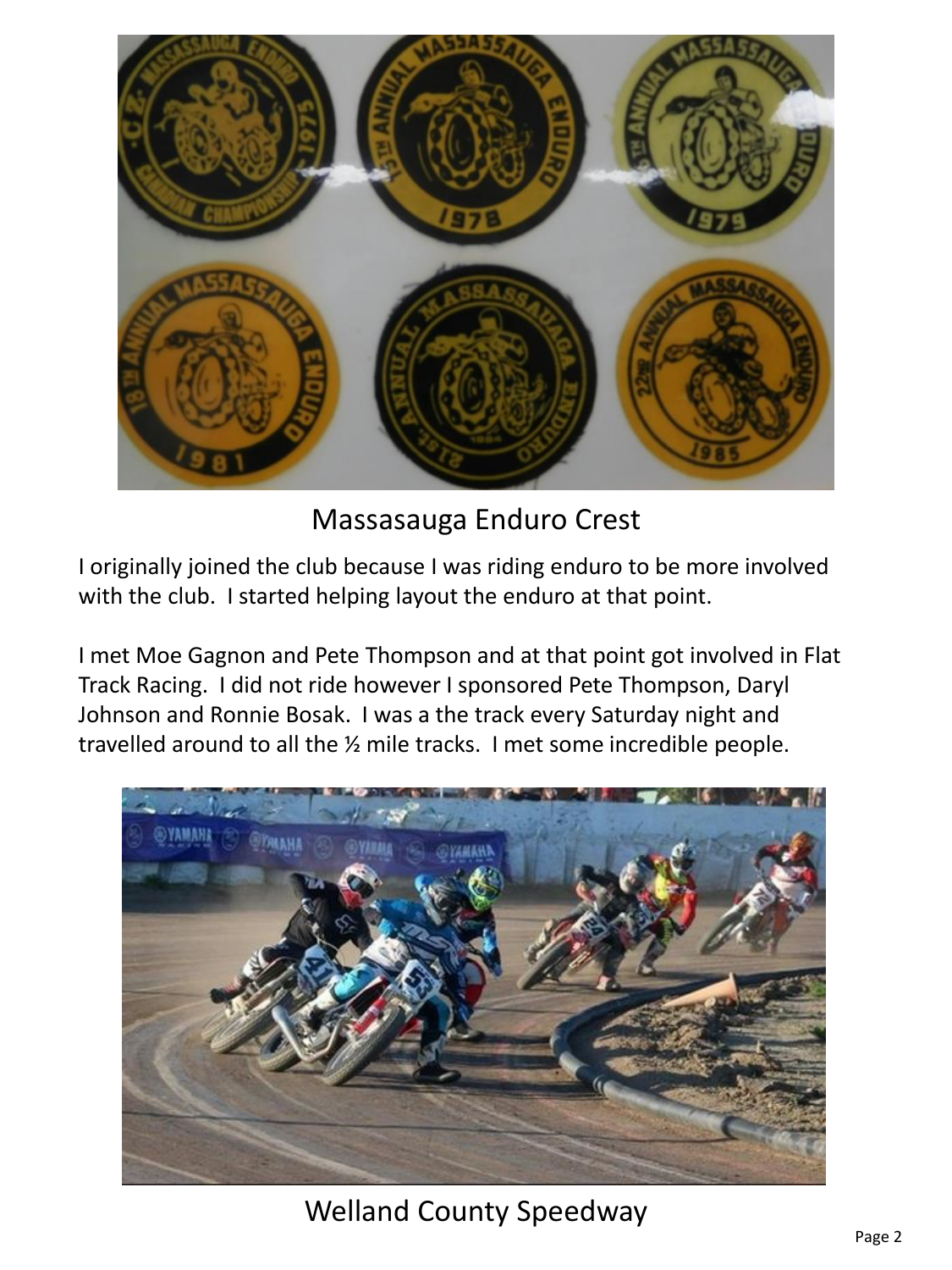I got into outdoor Ice Racing and raced at the Port Colborne Winter Carnival for several years. I continued Ice Riding and still do to this day. We get together and go out and ride the Canal.

I took a few years off riding to focus on my career and got into building Hot Rods.

I got back into Ice riding with Ryan and Rob Rainville around 2007. I had also started doing more street riding around that time as well as Motocross riding. I rejoined the club in September 2009 and got involved with the building of the Motocross track.

I went on to hold several positions in the club including, Board member several times 2011 until 2015 and I was President in 2014.

The Motocross Track opened up to the public around 2009 thanks to the hard work of Ryan Rainville with myself and many other club member who were interested in Motocross riding.

![](_page_2_Picture_5.jpeg)

Doing a Jump on my 450 Honda CFR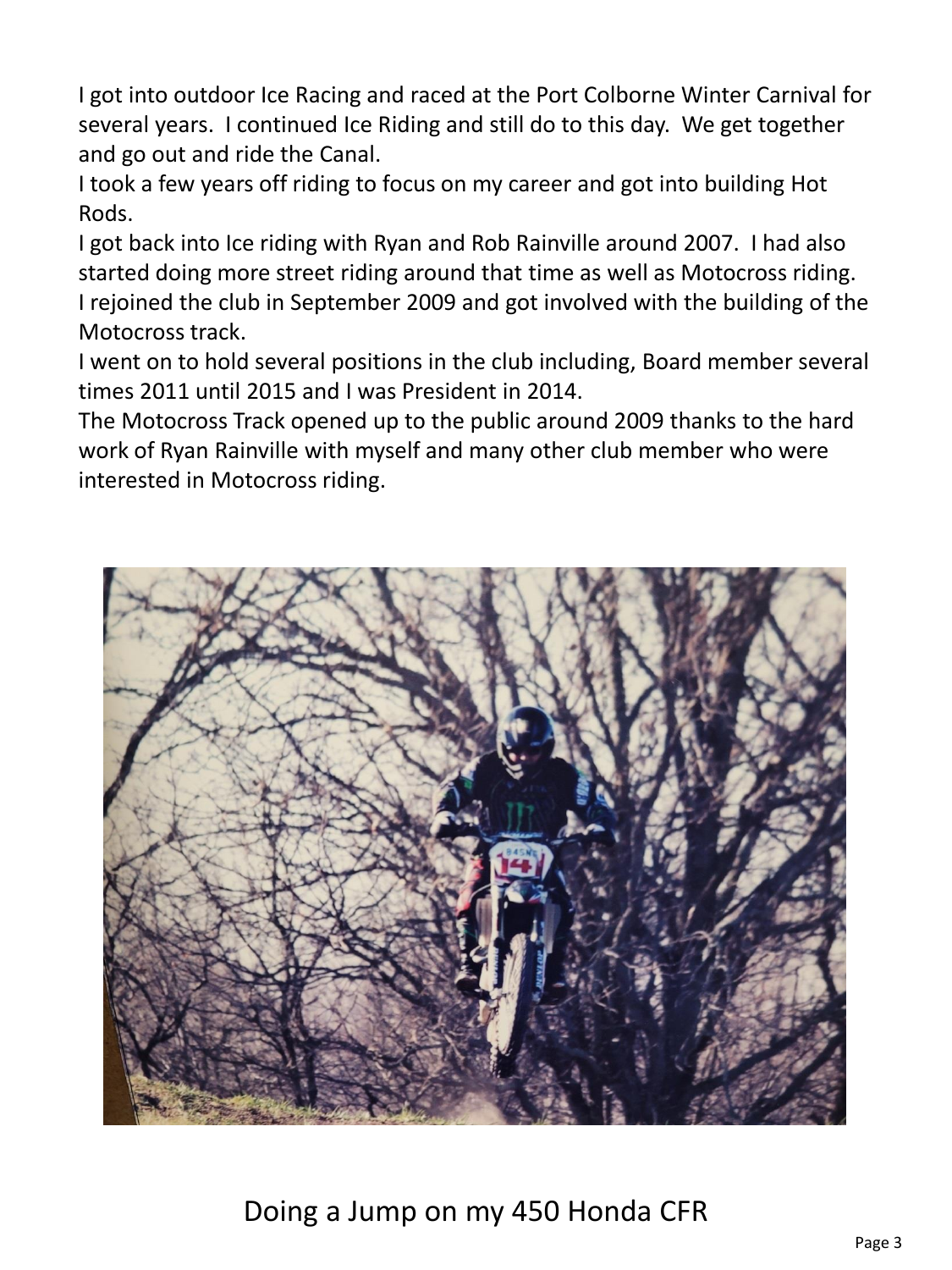Working and participating in all the events that the club puts on has been a pleasure to me. It is a real experience meeting and working with all the different people from all walks of life.

One of the most pleasurable experiences was when I was doing the Race Coordinator position. It was a lot of fun getting things organized and having the races run off as smooth as they can possibly run.

I also helped organize the first Biketoberfest in conjunction with Bruce Bissell. The club really pulled together and made the transition of this event from the Fenwick Lions Club to the WCMC very smooth. This has become one of our Premier Events.

The last couple years of the Event Fred Legaut, Andy Muscat and myself were in charge of garbage removal.

![](_page_3_Picture_4.jpeg)

## Biketoberfest

Around 2010 Rob Rainville, Jeff Orosz, Josh Dolan, Kyle Legaut, Andy Muscat, Greg Gamm and myself start going down to West Virginia to ride the Hatfield and McCoy trails. We would go down for four days and ride from morning until 3 and then go the back to enjoy each other's company and fix the motorcycles for the next.